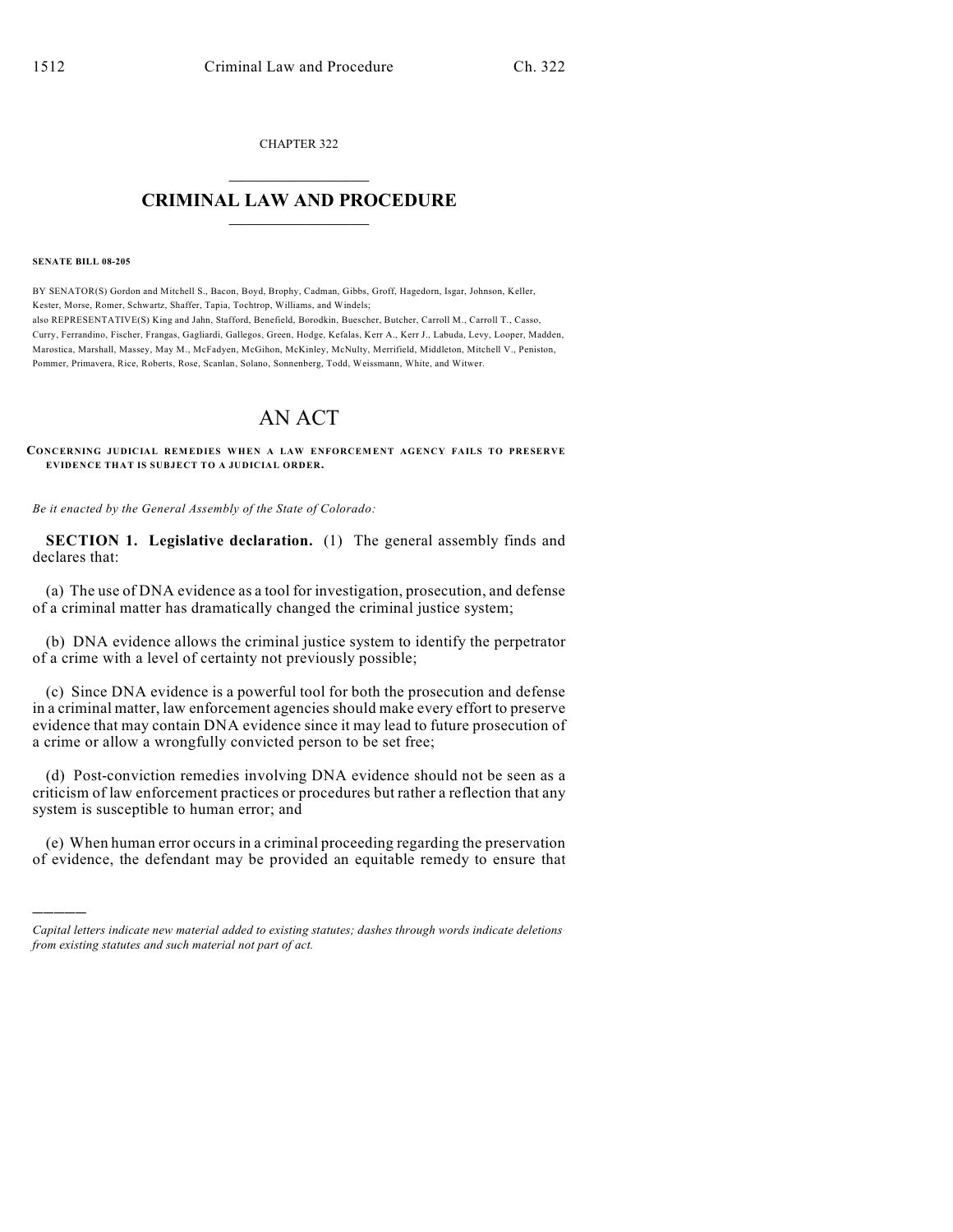justice is served.

**SECTION 2.** 18-1-414 (2) and (3), Colorado Revised Statutes, are amended to read:

**18-1-414. Preservation of evidence.** (2) (a) A court granting a motion for hearing pursuant to section 18-1-412 shall order the appropriate law enforcement agency to preserve existing biological evidence for DNA testing.

(b) IF A LAW ENFORCEMENT AGENCY, THROUGH NEGLIGENCE, DESTROYS, LOSES, OR OTHERWISE DISPOSES OF BIOLOGICAL EVIDENCE THAT IS THE SUBJECT OF AN ORDER PURSUANT TO THIS SUBSECTION (2) BEFORE THE EVIDENCE MAY BE TESTED, THE COURT SHALL SET A HEARING TO DETERMINE WHETHER A REMEDY IS WARRANTED. IF THE COURT DETERMINES THAT A REMEDY IS WARRANTED, THE COURT MAY ORDER WHATEVER REMEDY THE COURT FINDS IS JUST, EQUITABLE, AND APPROPRIATE. NOTHING IN THIS SUBSECTION (2) SHALL BE CONSTRUED TO LIMIT OR ELIMINATE THE COURT'S AUTHORITY TO ORDER ANY REMEDY OTHERWISE AVAILABLE UNDER LAW FOR THE DESTRUCTION, LOSS, OR DISPOSAL OF EVIDENCE.

(c) FOR THE PURPOSES OF THIS SUBSECTION (2), "NEGLIGENCE" MEANS A DEPARTURE FROM THE ORDINARY STANDARD OF CARE.

(3) Notwithstanding the provisions of EXCEPT AS PROVIDED IN subsection (2) of this section, this section does not create a duty to preserve biological evidence. nor does it NOTWITHSTANDING THE PROVISIONS OF SUBSECTION (2) OF THIS SECTION, THIS SECTION DOES NOT create a liability on the part of a law enforcement agency for failing to preserve biological evidence.

**SECTION 3.** 24-4.1-302 (2) (r) and (2) (s), Colorado Revised Statutes, are amended, and the said 24-4.1-302 (2) is further amended BY THE ADDITION OF A NEW PARAGRAPH, to read:

**24-4.1-302. Definitions.** As used in this part 3, and for no other purpose, including the expansion of the rights of any defendant:

(2) "Critical stages" means the following stages of the criminal justice process:

(r) Any petition by a sex offender to terminate sex offender registration;  $\alpha$ nd

(s) The execution of an offender in a capital case; AND

(t) A HEARING HELD PURSUANT TO SECTION  $18-1-414$  (2) (b), C.R.S.

**SECTION 4. Effective date - applicability.** This act shall take effect upon passage and shall apply to persons convicted or evidence destroyed, lost, or otherwise disposed of prior to, on, or after said date.

**SECTION 5. Safety clause.** The general assembly hereby finds, determines,